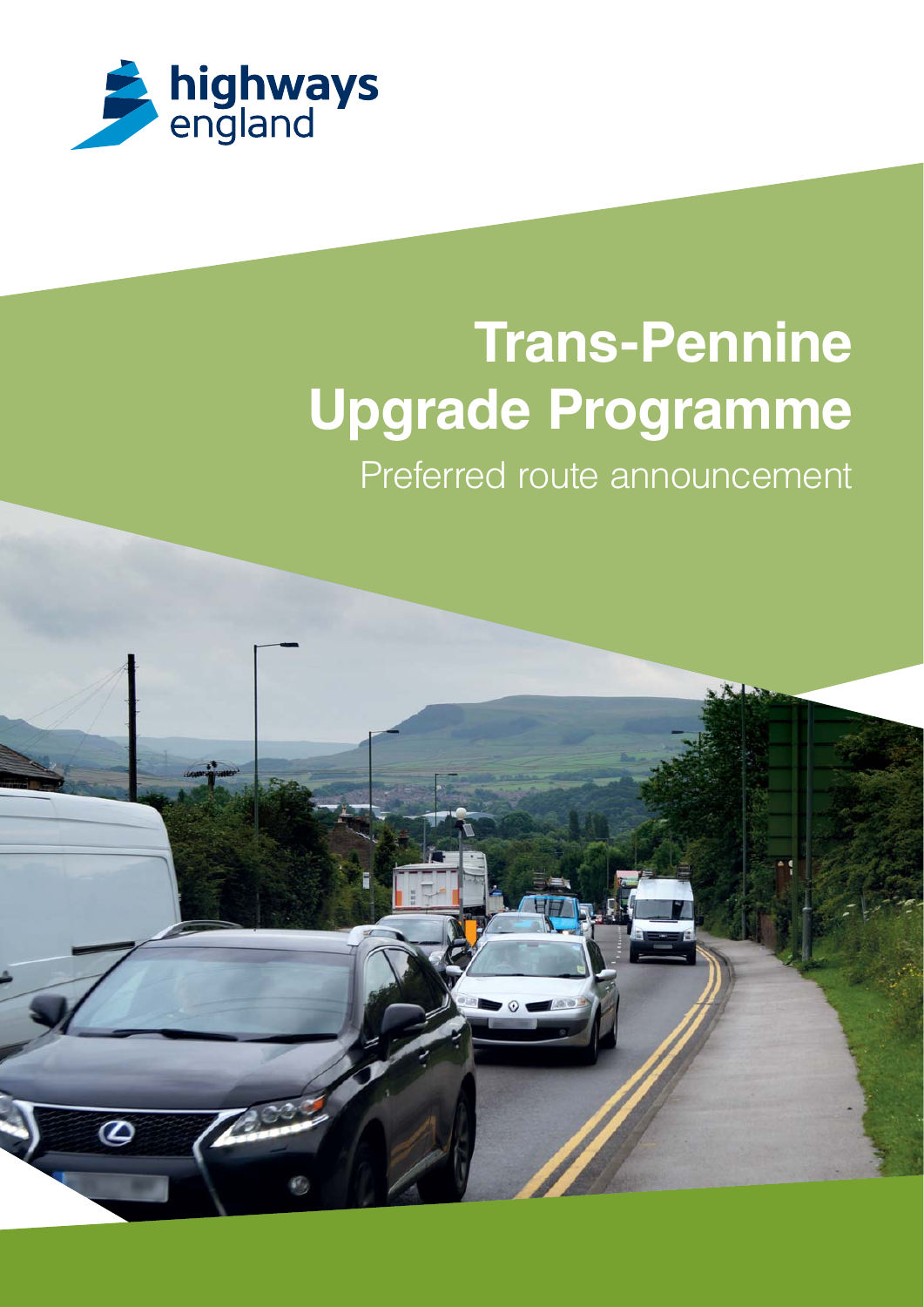## Introduction

**Highways England operates, maintains and improves England's motorways and major A-roads, the strategic road network. We want to make sure all our major roads are more dependable, durable and, most importantly, safe. That's why we're delivering £15 billion of investment on our network – the largest investment in a generation. The Trans-Pennine Upgrade Programme is a critical part of this investment. The route provides a key connection between two important Northern cities, Manchester and Sheffield, but it suffers from significant congestion, poor journey times, reliability and high accident rates.**

In this brochure we explain the preferred package for the Trans-Pennine Upgrade Programme and how we have assessed the options and carried out public consultation. We also give details of what will happen next.

## Why is the scheme needed?

The route - which mostly consists of single carriageway sections with steep gradients and sharp bends - connects the M67 at Mottram in Longdendale, with the M1 north of Sheffield. Where it passes through villages, it adversely impacts on local people making it difficult for pedestrians, cyclists and horse riders to move around.

Sections of the route can also be badly affected by bad weather and accident rates are above the national average. The road is often closed for this reason, and as a consequence it's not as reliable

as it should be. The lack of technology to assist motorists in the area also means that information for travellers is poor and the management of incidents is more challenging.

The Trans-Pennine Upgrade Programme will improve the connection between Manchester and Sheffield, while addressing a number of safety issues on the route and improving traffic conditions in Mottram in Longdendale. This scheme supports the achievement of our objective of providing a safe, free-flowing and accessible network.



Overview of the Trans-Pennine route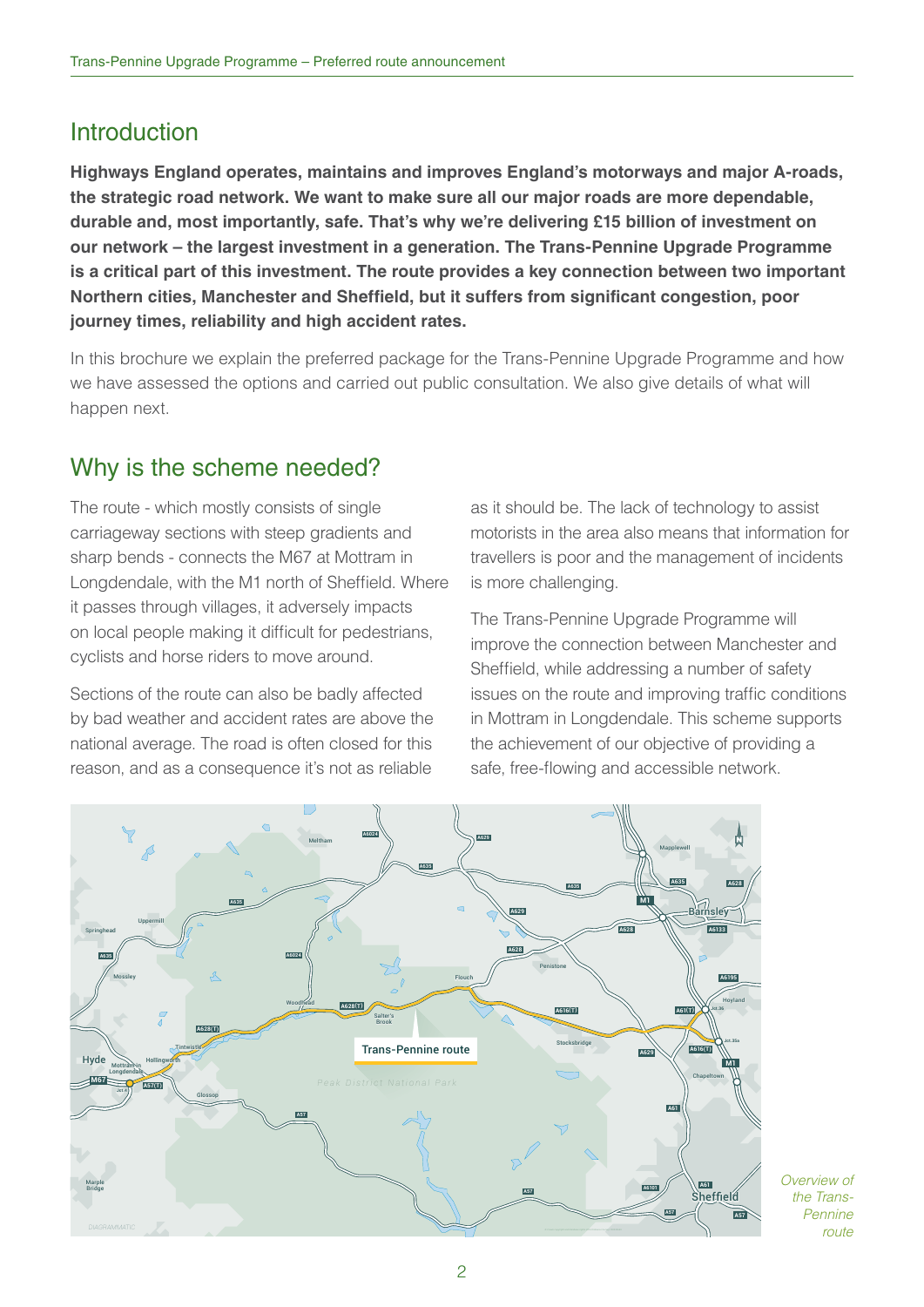Specifically the Trans-Pennine Upgrade Programme will:

- **Improve connectivity between Manchester** and Sheffield by reducing journey times;
- **Improve air quality and reduce noise** impacts;
- $\blacksquare$  Positively benefit society by re-connecting local communities along the route;
- Increase road capacity and reduce delays and queues that occur during busy periods by improving the performance of junctions on the routes;
- $\blacksquare$  Improve the resilience of the routes through reductions in the number of incidents and by the use of technology to advise drivers of incidents along the route;
- Reduce the number of accidents and improve overall safety on the route.



# Public consultation

We held a 4-week public consultation between 13 March and 10 April 2017 giving people the opportunity to have their say on our proposals. As part of this we held 5 public information events at venues along the route.

People were asked to:

- **Provide feedback on the 2 options presented for the Mottram Moor and A57(T) to A57 Link Roads:** Option A a new dual carriageway link from the M67 terminal roundabout to a new junction at A57(T) Mottram Moor near the junction with Back Moor and a single carriageway link from the new junction at A57(T) Mottram Moor to a new junction on the A57 at Brookfield, and Option B - a new dual carriageway link from the M67 terminal roundabout to a new junction at A57(T) Mottram Moor near Coach Road and single carriageway link from the new junction at A57(T) Mottram Moor to a new junction on the A57 at Brookfield.
- **Provide feedback on the 2 options presented for the dualling of the A61:**  Option 1 - to stop all right turn movements at the minor road junctions so that they become left in, left out only junctions, and Option 2 to stop all right turn movements out of the minor roads onto the A61 but maintain the right turns from the A61 into Westwood New Road and Wentworth Way.
- Share their views about the proposal to **create 2 sections of climbing lanes** on the A628 between Tintwistle and Flouch.
- Share their views about a package of **safety and technology measures**  including the introduction of speed limits and installation of enforcement cameras, the installation of variable message signs, and improved road surfaces and markings.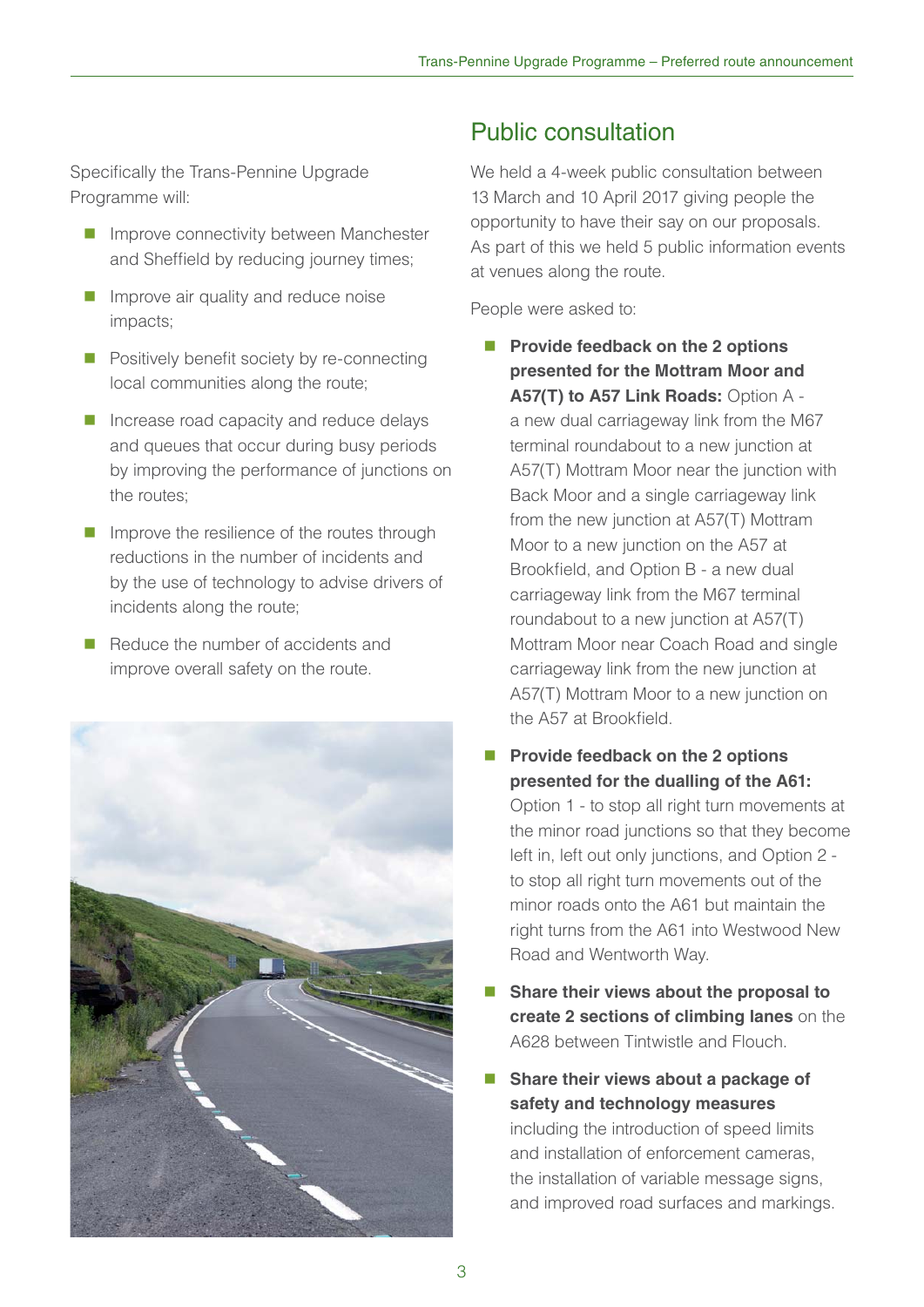## Response to the public consultation

Over 1,000 people attended the 5 public information events that were held and we received 878 completed questionnaires in response to the consultation.

#### **In response to the proposed link roads:**

We received clear feedback, with 50% of respondents preferring Option A, compared to 33% preferring Option B, and 17% not offering any response.

Many of the individuals who preferred Option A believed that the road layout is more straightforward and easier to use than Option B and will have less impact on local communities. People felt that Option A strikes a balance between solving the traffic problems in the area, having a reduced impact on the environment and providing a safer route.





### **In response to the climbing lanes:**

The majority of respondents (63%) strongly agreed or agreed that the climbing lanes will reduce collisions, improve journey times and have a major positive impact on safety. However, 14% strongly disagreed or disagreed with this and 23% of respondents either expressed no opinion or did not answer the question.

The full public consultation report, and other useful documents for instance the Scheme Assessment Report, can be found on the project website: http://roads.highways.gov.uk/projects/a57a628-transpennine-programme/

## **In response to the safety and technology measures:**

There were mixed opinions on this:

- Approximately 80% of people strongly agreed or agreed that the proposed general safety measures would improve safety on the route;
- Approximately 50% strongly agreed or agreed that the speed limits and enforcement camera measures would improve safety and approximately 25% strongly disagreed or disagreed;
- Over 60% of people strongly agreed or agreed that the technology measures would improve conditions on the route.

### **In response to the A61 dualling proposal:**

50% of people did not express a preference at all; however where people did offer an opinion, Option 1, stopping all right turn movements, was the most favoured. Many individuals used the consultation period to share their views about Westwood Roundabout in Tankersley near Sheffield, stating they felt it is too congested and its inefficiency could become a barrier to accessing local businesses.

#### Which of the two options for the A61 dualling do you prefer?

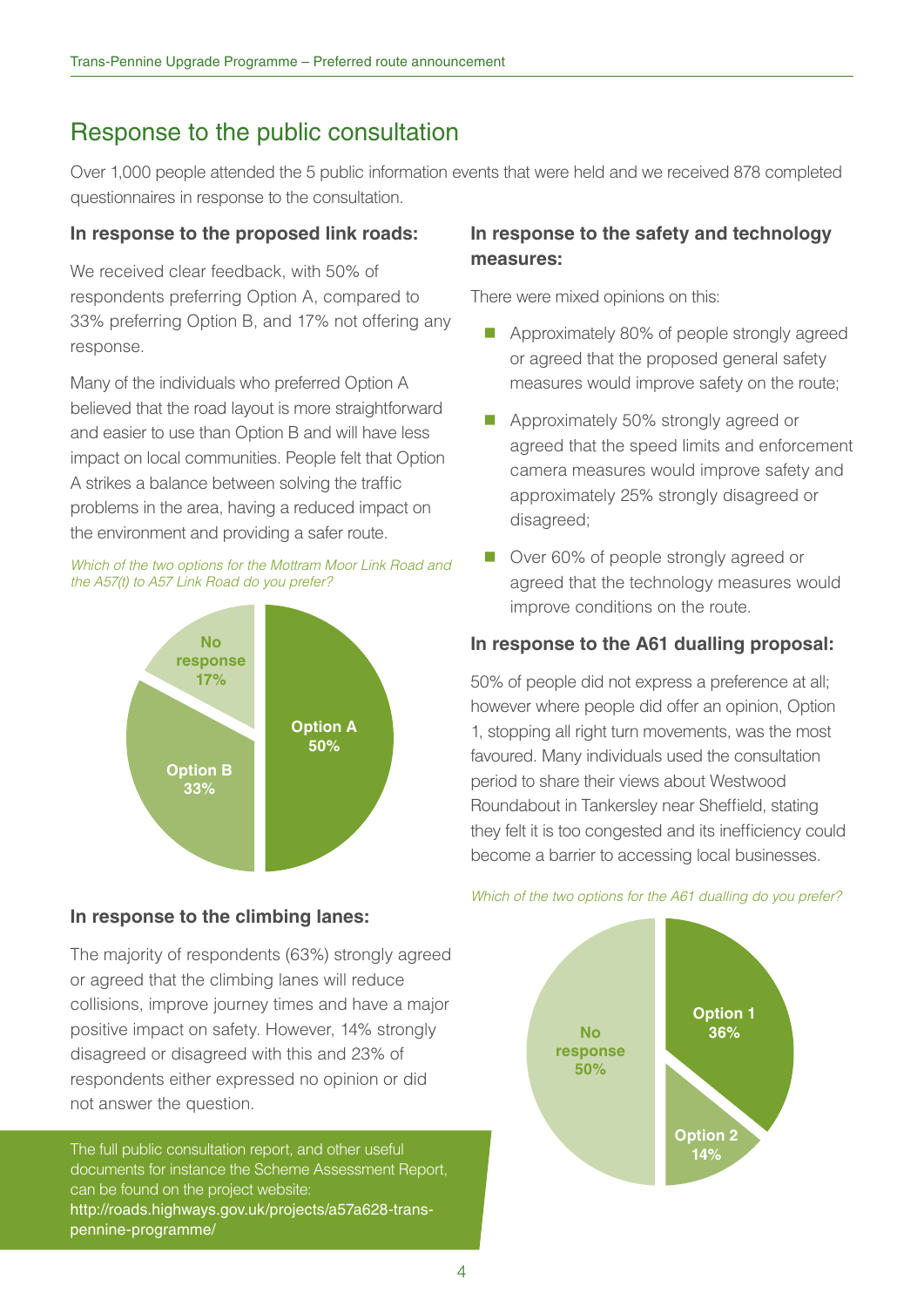## The Preferred Package

We have assessed all the feedback received and have selected the following elements that will be taken forward to the next stage:

- Mottram Moor and A57(T) to A57 Link **Roads:** Option A has been identified as the preferred route. This option performed the best in terms of community impact and had the most support from those taking part in the consultation.
- **Safety and technology:** There was broad support for the majority of the proposed measures, so we will do further work to identify how they can be best used along the route. We will carefully consider whether changes to speed limits and the installation of average speed cameras are necessary.

Elements being considered further:

As part of this announcement we are not including a preferred route for the A628 climbing lanes.

The proposal to dual the A61 will also be looked at again, so we can further assess what needs to be done. In the meantime we will take forward some work at Westwood Roundabout to improve congestion and traffic flows.



#### The preferred route for the Mottram Moor and A57 (T) to A57 link road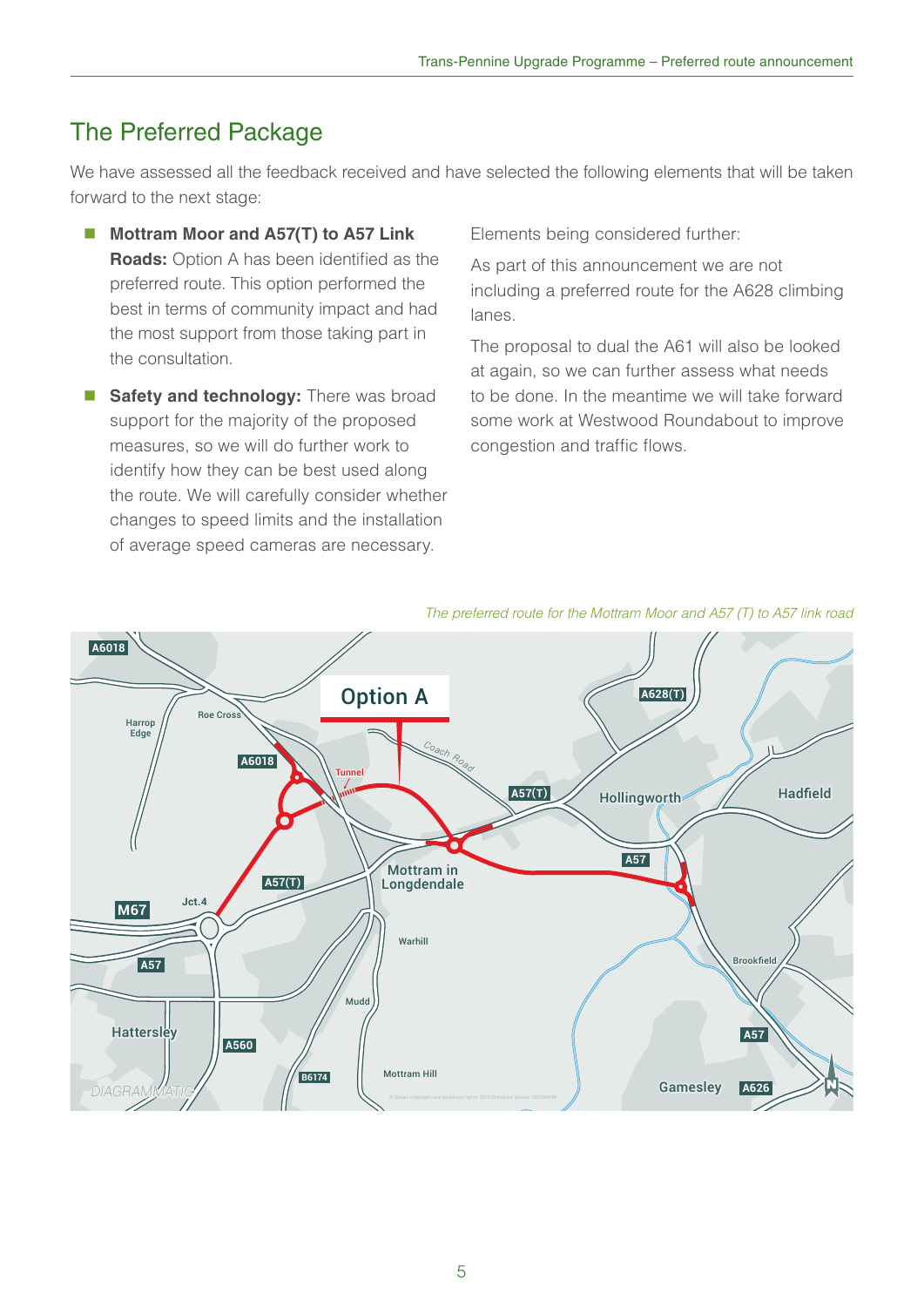## What happens next?

During the next stage of the project our team will carry out further surveys and assessments to allow us to develop the design of the preferred package.

The Mottram Moor and A57(T) to A57 Link Roads element of this scheme is classed as a Nationally Significant Infrastructure Project (NSIP) under the Planning Act 2008. As such we are required to make an application for a Development Consent Order (DCO) in order to obtain planning permission to construct it. This application will be made to the Planning Inspectorate who will examine the application in public hearings and then make a recommendation to the Secretary

of State for Transport, who will decide whether or not the project will go ahead. We envisage that we will submit our application for a DCO by winter 2018/19 and a decision is expected in spring 2020. To inform our application for a DCO, we will hold a statutory consultation by summer 2018 to get your feedback.

Highways England is already starting to deliver some localised safety schemes along the Trans-Pennine route and, where possible, the early delivery of other elements of the scheme will also be considered.

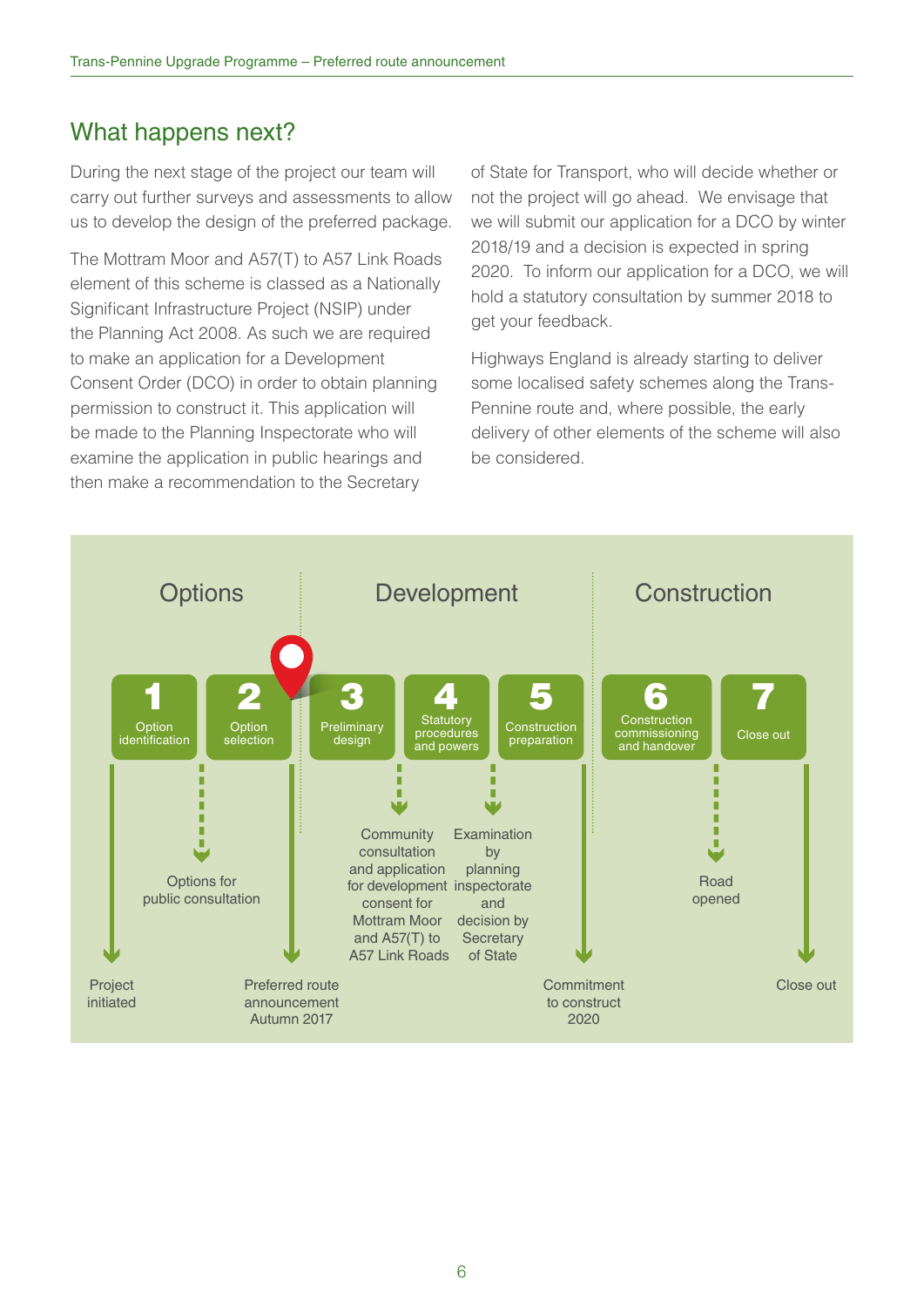## Further Information

More information about the Trans-Pennine Upgrade programme is available at http://roads. highways.gov.uk/projects/a57a628-trans-pennineprogramme/. You can also register for email updates about the scheme on this website.

Copies of the full public consultation report are also available to view at the following local venues:

- **Barnsley:** Central Library
- **Broadbottom:** Community Centre; Magdalene Centre
- **Gamesley: Community and Sports Centre**
- **Glossop:** Glossop Library; Leisure Centre; Bradbury Community House
- **Hadfield:** Library
- **Hattersley: Hattersley Hub; Tesco** Hattersley; Hattersley Library
- **Hollingsworth:** Post Office; St Mary's Church
- **Langsett:** Bank View Café
- **Mottram: Post Office; J. Wood and** Company Ironmongers
- **Sheffield:** Penistone Library; Stocksbridge Library
- **Tankersley:** Welfare Hall; Post Office

If you have any queries about this scheme you can contact the project team directly in the following ways:

- Phone: 0300 470 5103 (Monday to Friday,  $9:00 - 17:00$
- Email: Trans\_Pennine\_Scheme@ highwaysengland.co.uk
- **In writing: Trans-Pennine Upgrade** Programme, Highways England, Piccadilly Gate, Store Street, Manchester, M1 2WD